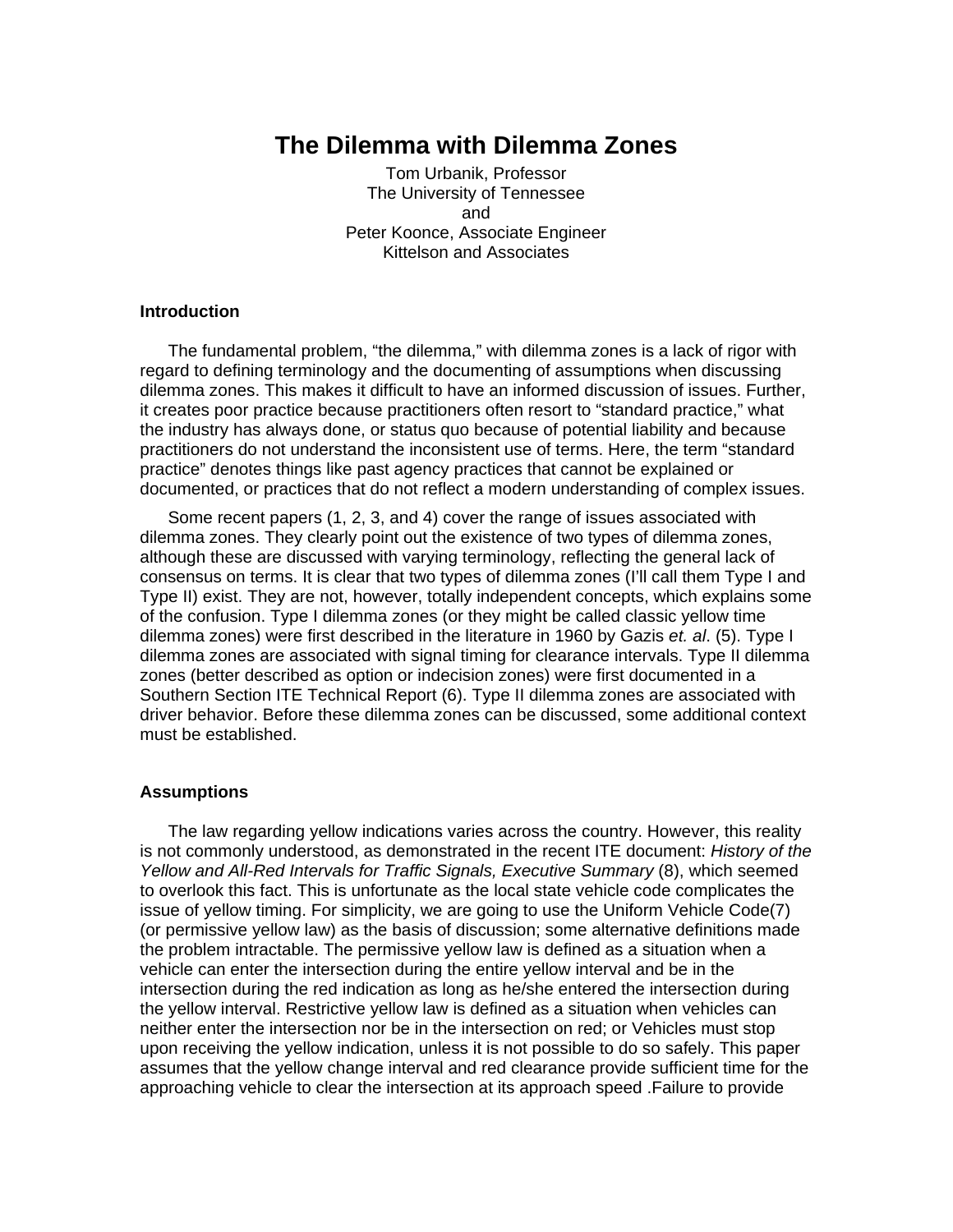adequate yellow and red clearance time produces a Type I dilemma zone as discussed in the following section.

## **Type I Dilemma Zones**

Type I dilemma zones deal with the period of time during which a driver either proceeds through the intersection because he/she is too close to stop or stops because he or she can safely do so. As originally formulated by Gazis, the yellow indication needed to be long enough for a vehicle to either stop or clear the intersection as shown in Figure 1. At the time, this was consistent with the ITE recommended practice (8). Since that time, the ITE formula has been modified several times and now provides for red clearance to better manage the length of the yellow interval.



**Figure 1: Gazis Formulation: Stopping and Clearing** 

Figure 2 shows the Type I dilemma zone which corresponds with the timing of the change period. If the change period is timed according to the *Traffic Engineering Handbook, 5th ed.*, a Type I dilemma zone does not exist because, based on the assumed parameters, a vehicle can either safely stop or clear the intersection. In this case, the driver is NOT placed in a dilemma caused by a short yellow plus red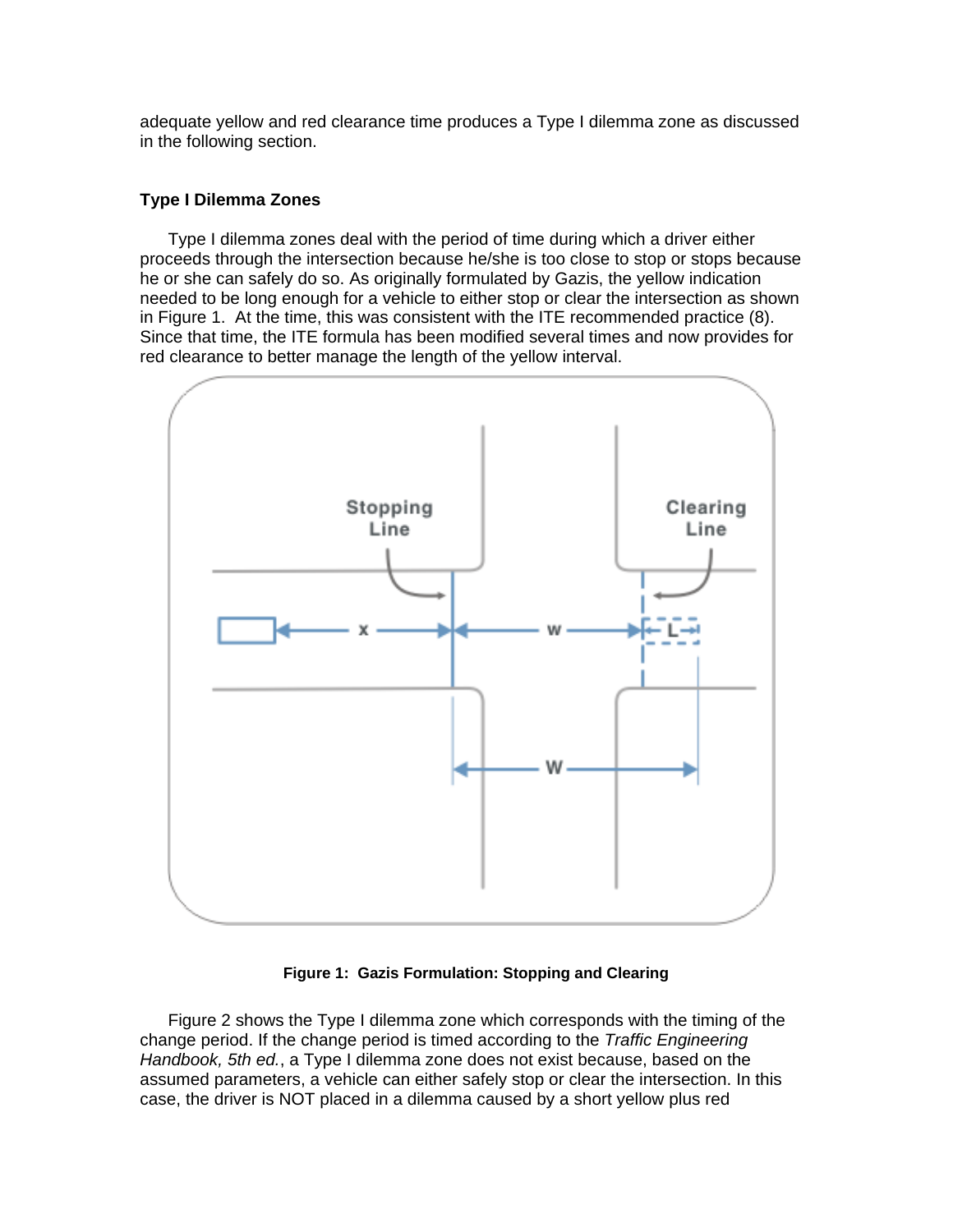clearance. There are some important caveats to observe related to the Type I dilemma. The formula is based on the sound laws of physics. However, the formula is only as good as the assumed parameters. Because drivers vary in their performance, the issue of human factors differences can alter the situation, which leads to the second type of dilemma zone, discussed in the next section.

It should be noted the AASHTO guidance as reflected in the Green Book (9) uses criteria that are different from ITE. Furthermore, the research on which all the criteria are based is very old. This has resulted in the wide variety of opinion and practice presently employed regarding signal timing for Type I dilemma zones.



**Figure 2: Type I Dilemma Zone** 

### **Type II Dilemma Zones**

Type II dilemma zones have also been called "indecision zones" and "option zones," reflecting their probabilistic nature. As a group, drivers within a few seconds travel time of the intersection tend to be indecisive about their ability to stop at the onset of the yellow indication. This behavior yields a "zone of indecision" in advance of the stop line where some drivers may proceed and others may stop. Figure 3 shows the location of this Type II dilemma zone.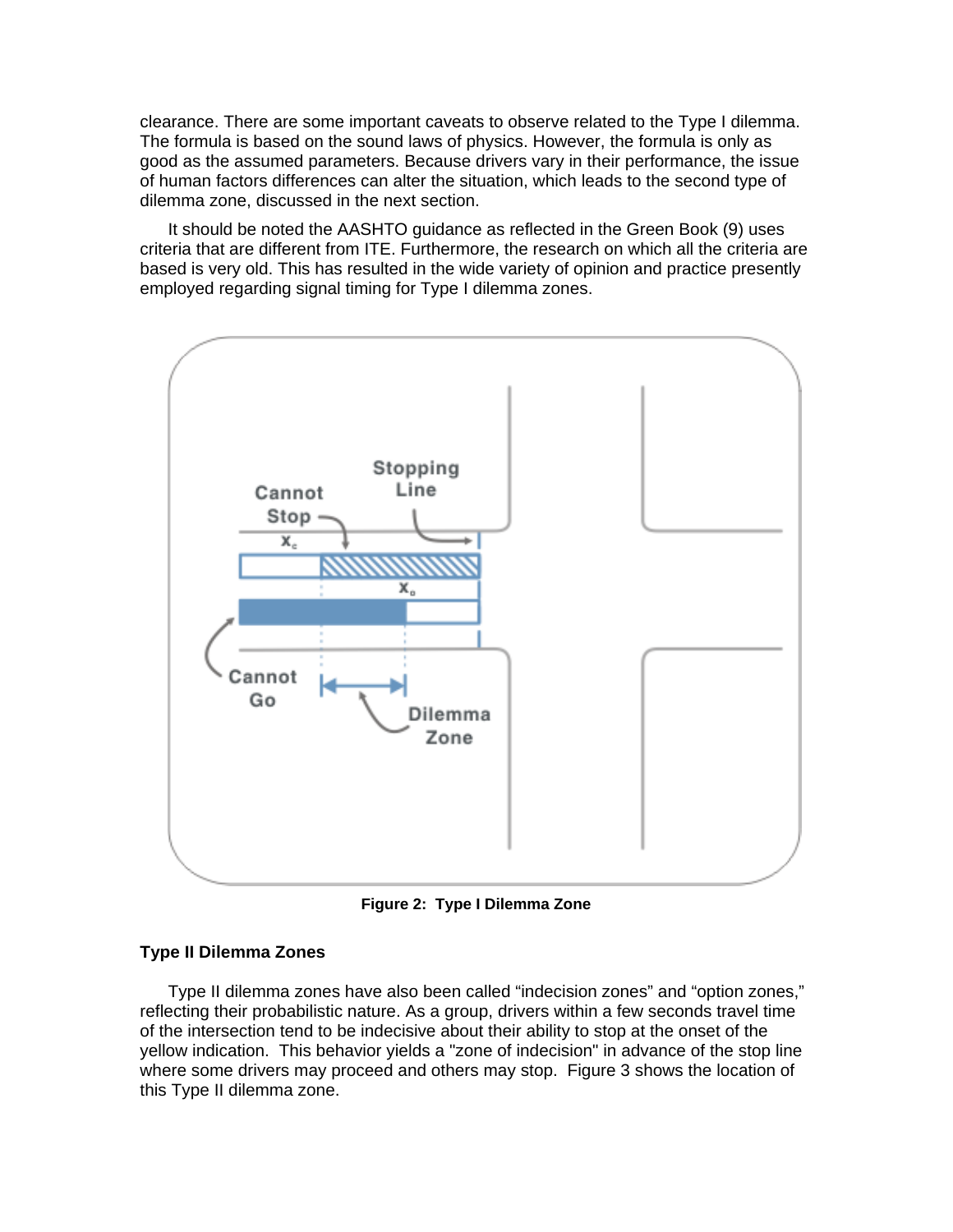



The Type II dilemma zone has been defined in several ways. Zegeer defined it in terms of distance from the stop line (10). He defined the beginning of the Type II dilemma zone as the distance beyond which 90 percent of all drivers would stop if presented with a yellow indication. He defined the end of the zone as the distance within which only 10 percent of all drivers would stop. The distance to the beginning of the Type II dilemma zone recommended by Zegeer corresponds to about 5 seconds of travel time. The beginning of the Type II dilemma zones as contained in guidance developed by the Southern District of the Institute of Transportation Enginners (6) varies from 4.2 to 5.2 seconds of travel time, with the larger values corresponding to higher speeds.

The Type II dilemma zone has also been defined as the observed travel time to the stop line. Chang et al. (1985) found that 85 percent of drivers stopped if they were more than 3 seconds from the stop line, regardless of their speed. Similarly, the research found that drivers less than 2 seconds from the stop line would almost always continue through the intersection.

Based on the research data, all of which was gathered at least 20 years ago, the beginning and end of the Type II dilemma zone tends to be about 5.5 seconds and 2.5 seconds, respectively, from the stop line. These times equate to the decision times of the 90th and 10th percentile drivers, respectively.

The Type II dilemma zone exists at the onset of *every* yellow indication, regardless of the yellow interval duration. Exposure to the Type II dilemma zone is minimized through the design of the detection system and the associated signal timing parameters. While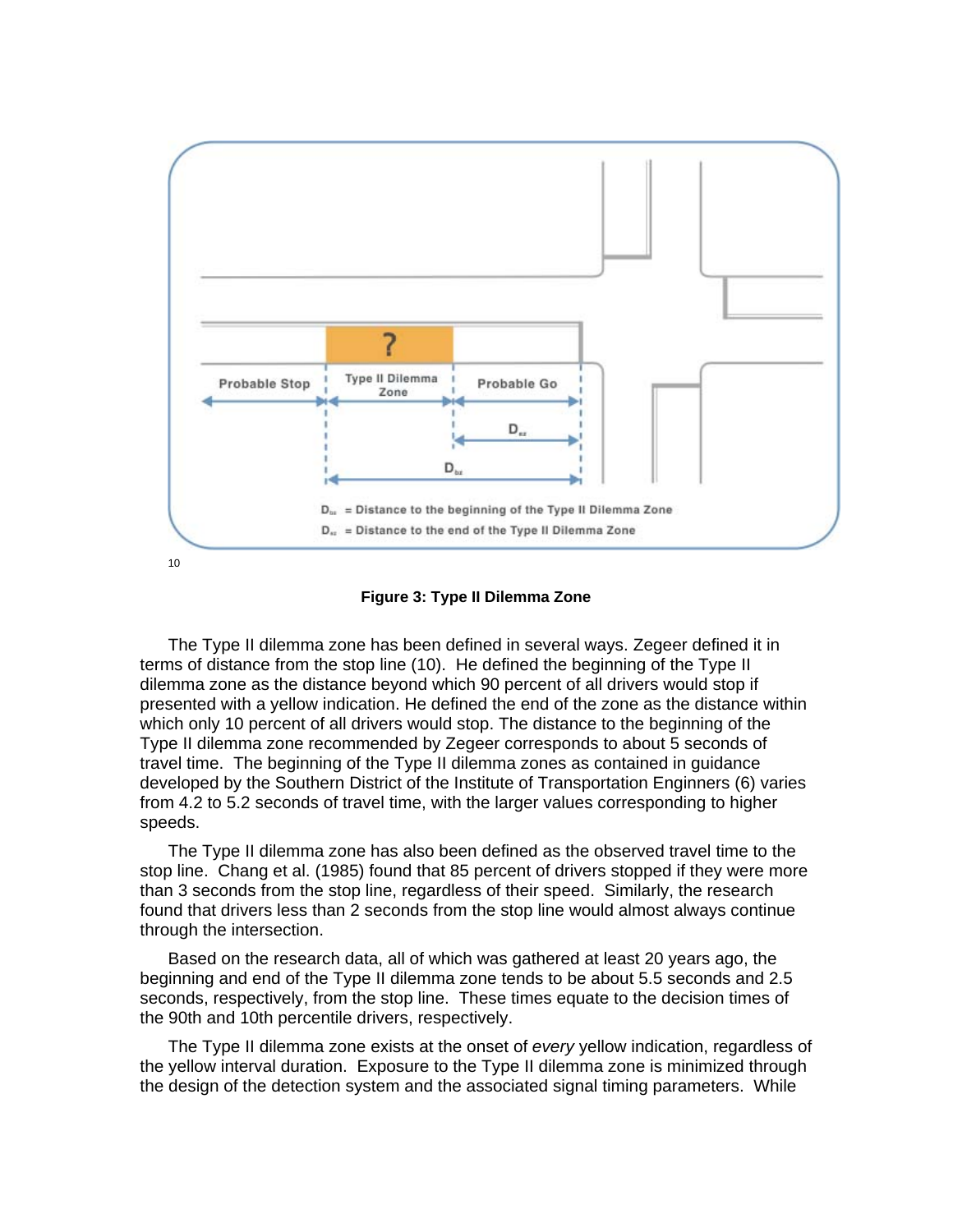detection design and timing is beyond the scope of this paper, some basic principles can be established.

The upstream (advance) detector should be located approximately 5.5 seconds from the stop bar. The detection system, in concert with the passage timer or an individual detector(s) extension timer, should extend the green until the vehicle is within 2.5 seconds of the stop bar. At this point, the onset of yellow, plus 1 second of perceptionreaction time virtually assures that a vehicle will enter the intersection. The important point is that extending the green to the stop bar or to clear the intersection is very inefficient because if represents a very low flow threshold.

Using a single detector, placed 5.5 seconds from the stop bar, requires a 3-second passage time to get a vehicle to the 2.5 second point. Because some consider a 3 second passage time as inefficient, multiple detection schemes have been used. However, some of these multiple detection schemes are inefficient or, worse yet, virtually assure that the phase will max-out under moderate traffic volumes. What is often not understood in many multiple lane configurations is that every actuation, regardless of which detector or which lane, resets the passage timer. For multiple detection schemes to be effective, the timing must be associated with individual detectors.

#### **Alternative Systems**

The current detection scheme approaches are largely based on traditional controller and detector logic. These approaches can only approximately respond to the many variables associated with individual vehicles and drivers. While some new concepts like the Detection-Control System (11) are more robust (3), ultimately, advanced systems using dedicated short-range communication between vehicles and the roadside traffic signal controller will enable more intelligent phase termination systems.

#### **Summary and Conclusions**

Understanding the two types of dilemma zones is essential for good traffic signal operations and safety. Type I dilemma zones are addressed by the selection of appropriate yellow change and red clearance intervals. Type II dilemma zones are addressed by the proper design of the detection system and the appropriate selection of controller timing parameters.

# **References**

 <sup>1</sup> Liu, Chang, Tao, Hicks, and Tabacek, "Empirical Observations of Dynamic Dilemma Zones at Signalized Intersections," TRB 2007 Annual Meeting CD-ROM.<br><sup>2</sup> Sharma, Bullock and Peeta, "Recasting Dilemma Zone Design as a Marginal Costs-Benefits

Problem," ," TRB 2007 Annual Meeting CD-ROM.

<sup>&</sup>lt;sup>3</sup> Si, Urbanik, and Han, "Effectiveness of Alternative Detector Configurations for Option Zone Protection on High-Speed Approaches to Traffic Signals," 2007 Annual Meeting CD-ROM.